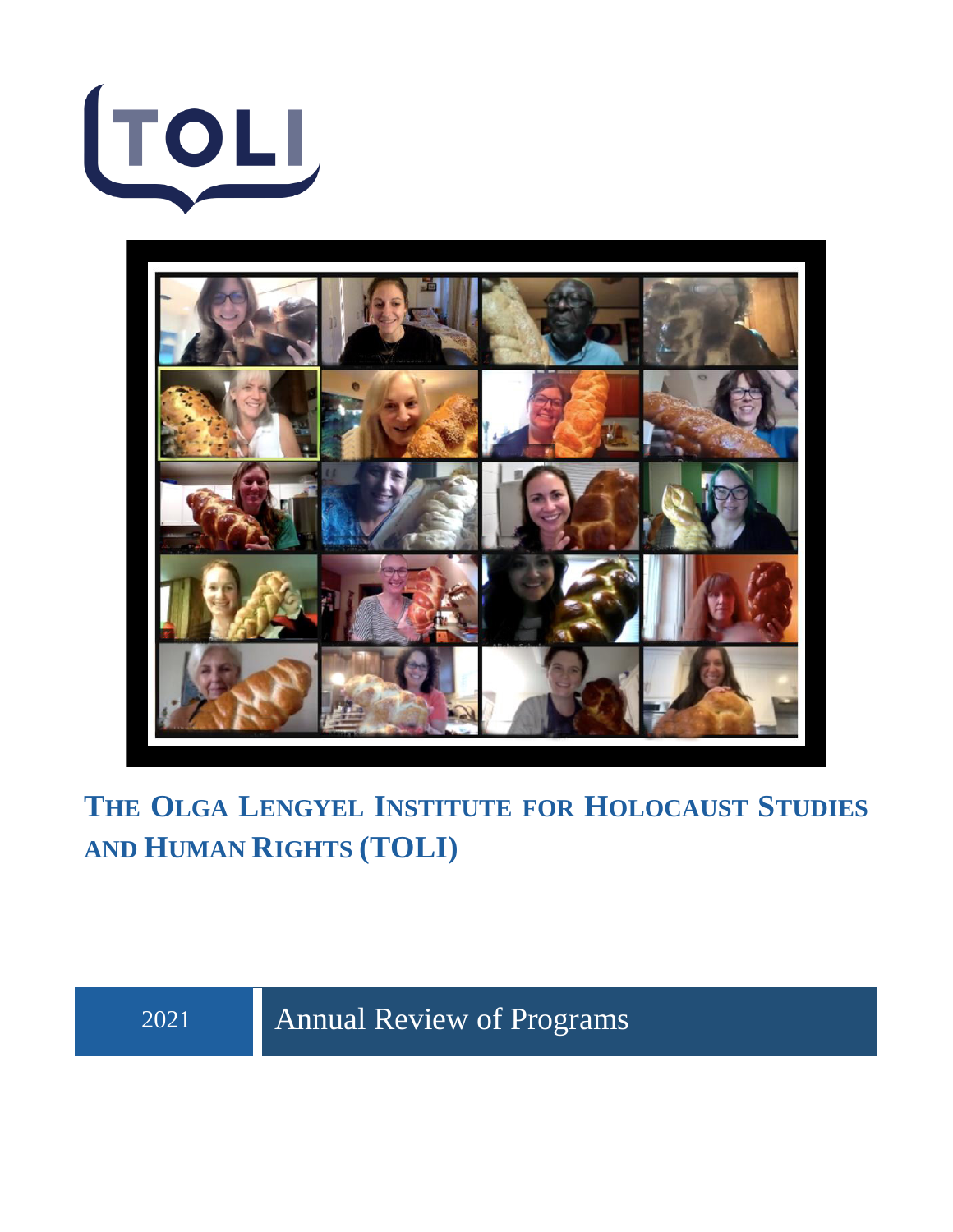# **THE OLGA LENGYEL INSTITUTE FOR HOLOCAUST STUDIES AND HUMAN RIGHTS (TOLI)**

## **2021 ANNUAL REVIEW OF PROGRAMS**

# PROMOTING EDUCATION AND BUILDING COMMUNITY DURING THE PANDEMIC

2021 brought unexpected challenges as well as new opportunities to educators and to TOLI. Teachers across the United States and Europe continued to discover innovative ways to engage their students and to move quickly between virtual and in-person environments. Working to support the needs of teachers, TOLI also practiced flexibility and innovation in our programs.

TOLI's Board of Directors and faculty are proud of the efforts of our leaders to adjust to local, state, and national restrictions while bringing fresh content and pedagogical approaches to our participating teachers. We are pleased to share our work with you here.

*"[The summer seminar. . . ] is causing me to think about how to express to students the urgent, critical importance of thinking for oneself, of examining prejudices, honoring the dignity and humanity of all people.*

**-A participant in the 2021 virtual TOLI seminar in New York City**

**TOLI is honored to receive support for its programs from the John & Sandra Carlisle Trust, the Libitzky Family Foundation, and the Charles Grunfeld Foundation.**

*On the cover: participants in the virtual NYC seminar show off challah they made, synchronously, in their own kitchens across the United States, June 2021.*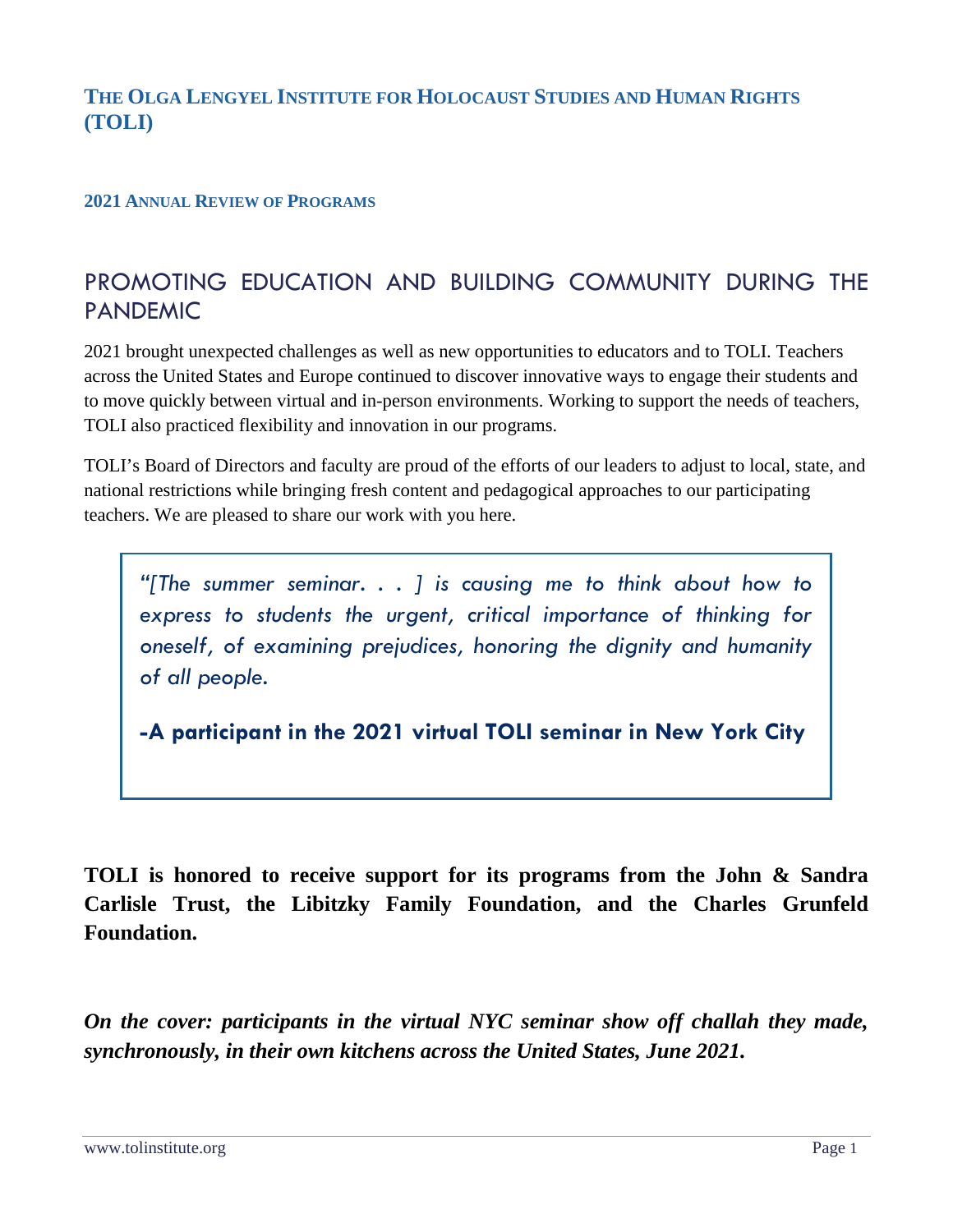# TOLI PROGRAMS FOR EDUCATORS IN THE UNITED STATES

Throughout the pandemic, we at TOLI have done our utmost to respond by supporting teachers as they seek innovative ways to teach about the Holocaust and to further their own professional development while facing unprecedented challenges. To do this, in 2021 TOLI U.S. leaders Sondra Perl, Jennifer Lemberg, and Wendy Warren continued to create and support programs that offered opportunities for learning and community-building, whether in-person or virtual. Throughout a year that brought many changes, we worked closely with the leaders of our satellite seminars to offer guidance and insight as they developed and adapted their seminars. Below are highlights of our activities.

### **VIRTUAL PROGRAMS OFFERED TO TOLI'S NATIONAL NETWORK**

To strengthen our network and to ensure that TOLI continued to be a source of inspiration and sustenance to the teachers in our seminars, we continued our series of online programs offered to the entire TOLI network of teachers. These events drew strong attendance from members of every cohort that has been to NYC along with many teachers from the satellite seminars and, when scheduling allowed, teachers from Europe. Presentations by Holocaust survivors and experts in Holocaust studies offered opportunities for teachers to gather and learn together, while a memorial for survivor Irving Roth offered the chance to honor his legacy and his impact on so many teachers' classrooms. Overall, these events contributed to a continuing sense of cohesion and connection even as all of us faced continuing uncertainty. National virtual programs for teachers in 2021 included:

- Event with Holocaust survivor Gita Cycowicz, February 21
- Event with the Jewish Partisans Educational Foundations with Sheri Rosenblum, March 18
- An afternoon with Holocaust survivor Assia Raberman in honor of Yom HaShoah, April 11
- TOLI Remembers Holocaust survivor Irving Roth, z"l, May 2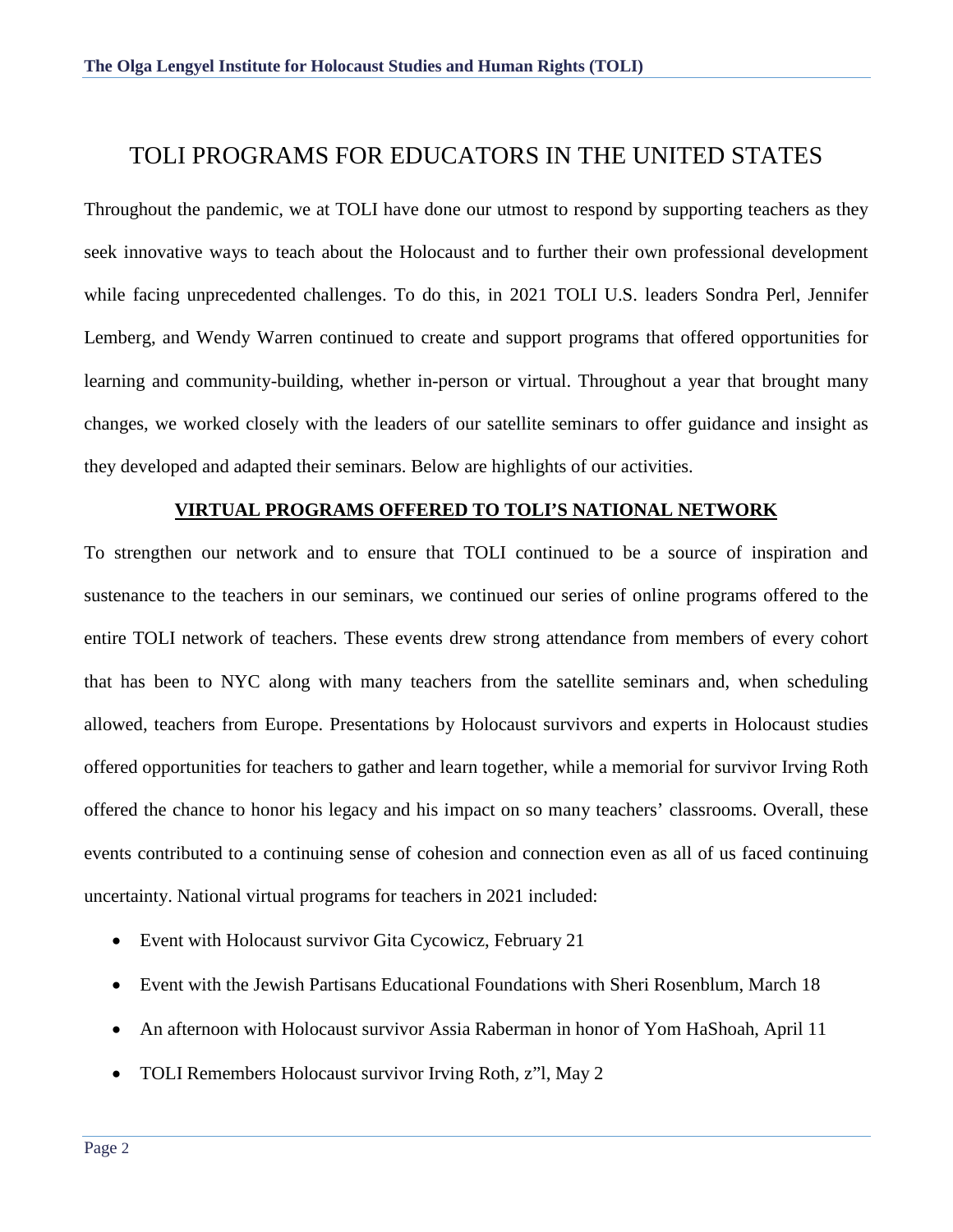

**Virtual programs offered to our national network included a memorial for Holocaust survivor Irving Roth, z"l, pictured here with Stacy Schiller, a participant in TOLI's first seminar in NYC in 2006. Many teachers in the network sent photos that were shared in a slideshow during the event.**

### **CONTINUING WORK WITH OUR ADVISORY TEAM**

In 2021, TOLI faculty Sondra Perl, Jennifer Lemberg, and Wendy Warren continued to draw from the expertise of teachers on TOLI's advisory team, comprised of seven experienced leaders in our network who are all facilitators of a TOLI satellite seminar, to help us create innovative and effective programming that will support the work of teachers.

# **THE NEW YORK CITY SEMINAR: ONGOING VIRTUAL PROGRAMMING**

### **A Two-Year Virtual Journey**

In order to continue the work of the seminar in NYC, Sondra Perl and Jennifer Lemberg sustained their work with participants accepted into the program in 2020.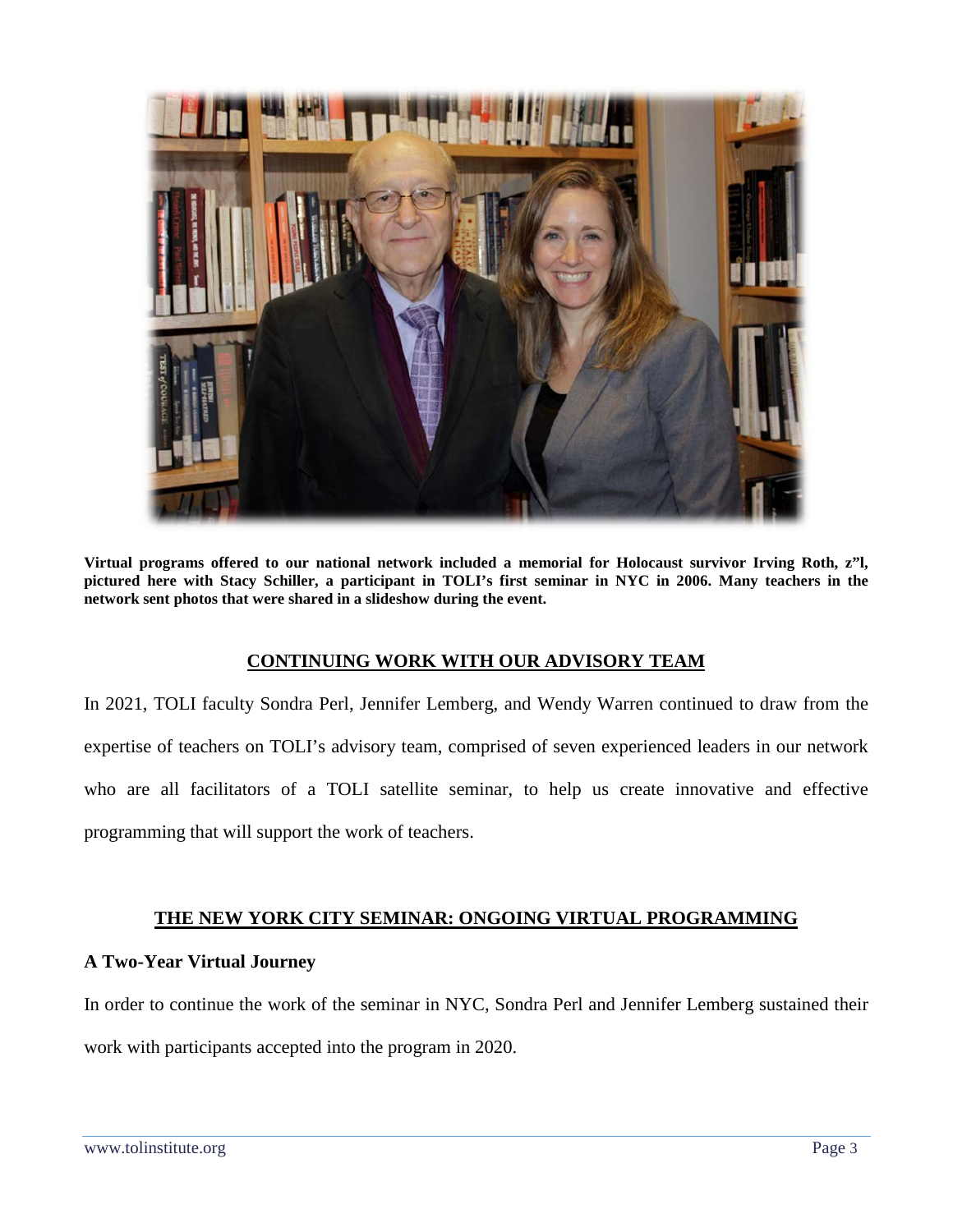#### **Continuing our Monthly Meetings throughout the Year**

Our monthly meetings, begun in the fall of 2020, concluded a full year later in the fall of 2021. In the spring, we finished a series of curriculum sessions where participating teachers offered thoughtful, interactive presentations based on lessons they use in their classrooms or on new lessons they wished to try out with the group. In the fall, we invited guest speakers from the organizations Voice of Witness and Retro Report to follow up on their work with the teachers during the summer seminar (see below).

#### **Three-day Virtual Seminar in June**

From June 18-21 we held a three-day virtual seminar during which we set out to offer an intensive and in-depth opportunity to learn more deeply about Holocaust content and pedagogy; to explore related issues of human rights and social justice through innovative content; to engage with Jewish history and practice; and to foster writing practice through regular opportunities to write and share within small groups. Invited speakers included Andrea Pitzer, author of *One Long Night: A Global History of Concentration Camps*; Micha Franke on the concentration camp system; representatives from the organizations Retro Report and Voice of Witness; and Rabbi Tom Weiner of Congregation Kol Ami in White Plains, New York, who spoke to the group before we attended virtual services there that evening.

Other highlights included responding to our advance reading of Bettina Love's *We Want to Do More Than Survive: Abolitionist Teaching and the Pursuit of Educational Freedom*, and successfully baking challah together synchronously in our own kitchens. While all of us wished we could have been together in person, several participants shared that their virtual experience had been deeply meaningful: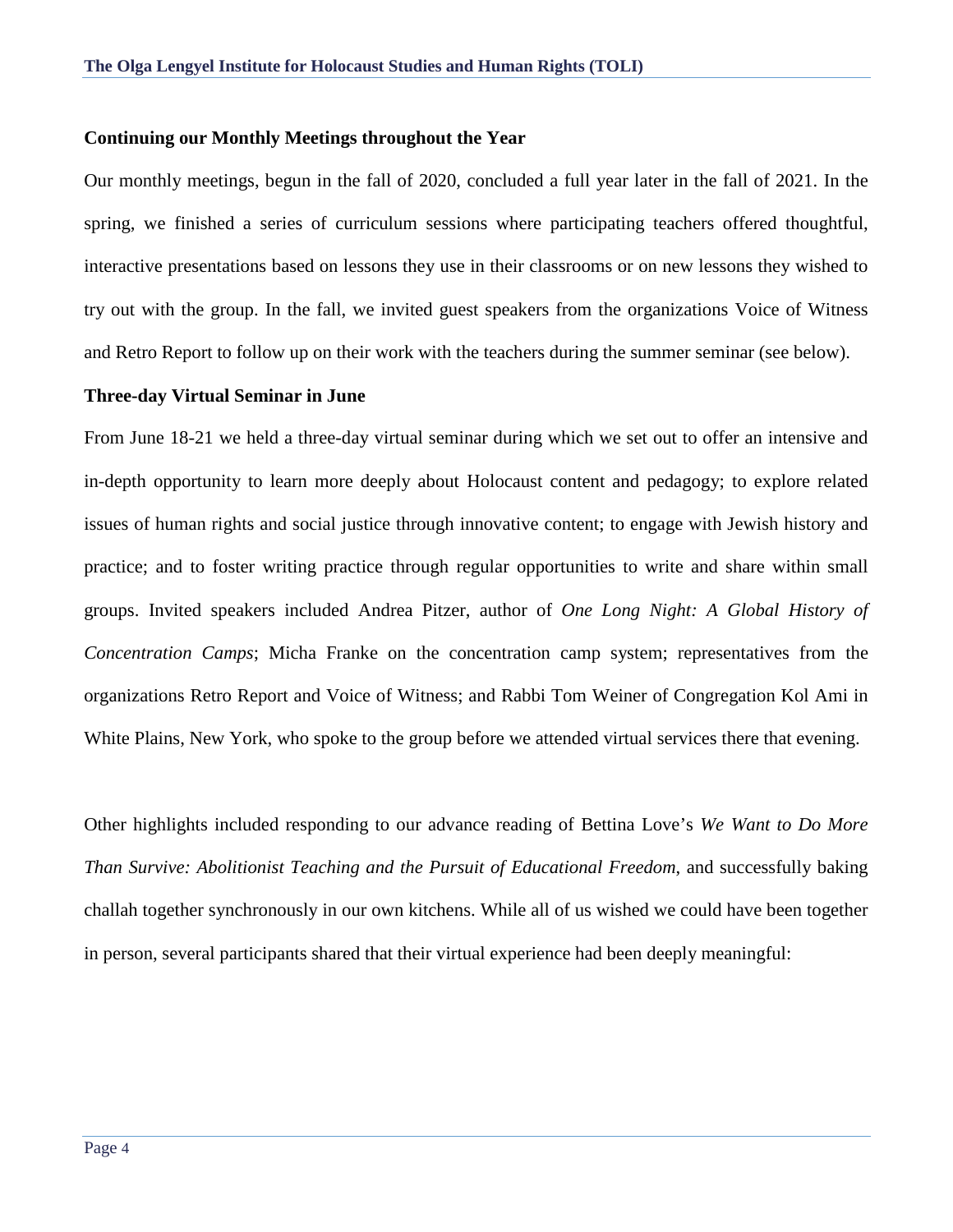*"It's difficult to put into words just how transformative our time together was. Thank you for making the experience authentic despite the digital platform. It felt like I was right there with you all."*

*"Thank you so much for this opportunity. Like so many others said, I was not sure how 3 days of Zoom was going to be and was apprehensive about it. In the end, though, we did create a community and we were able to share our humanity. That was only possible because of the intentional creation of the. . . agenda and because of your thoughtful and sensitive leadership."*

# **In-person seminar in NYC planned for July 2022**

The seminar in NYC will resume in person in July of 2022. This intensive, 11-day program will focus on the theme of "Teaching in Troubled Times," and will once again offer an interdisciplinary, interactive experience for teachers. Guest speakers will include Holocaust survivor and author Dr. Irene Butter along with a number of scholars and experts. Participants will also be asked to present about their classroom work.

### **SATELLITE SEMINARS: IN-PERSON, VIRTUAL, AND HYBRID OFFERINGS**

In 2021, TOLI supported 11 satellite seminars across the United States. In-person seminars were held in Maryland, Minnesota, Montana, New Mexico, North Carolina, Oklahoma, and Oregon. Due to the pandemic, seminars planned for Arizona, California, Virginia, and Wisconsin were held virtually or used a hybrid model. The flexibility and variety demonstrated by the work of the satellite seminars during the pandemic showcases some of TOLI's best attributes: recognizing the needs of teachers, collaborating well with other institutions, and developing new approaches appropriate to the current demands of teaching a difficult subject. Below are some highlights from these programs.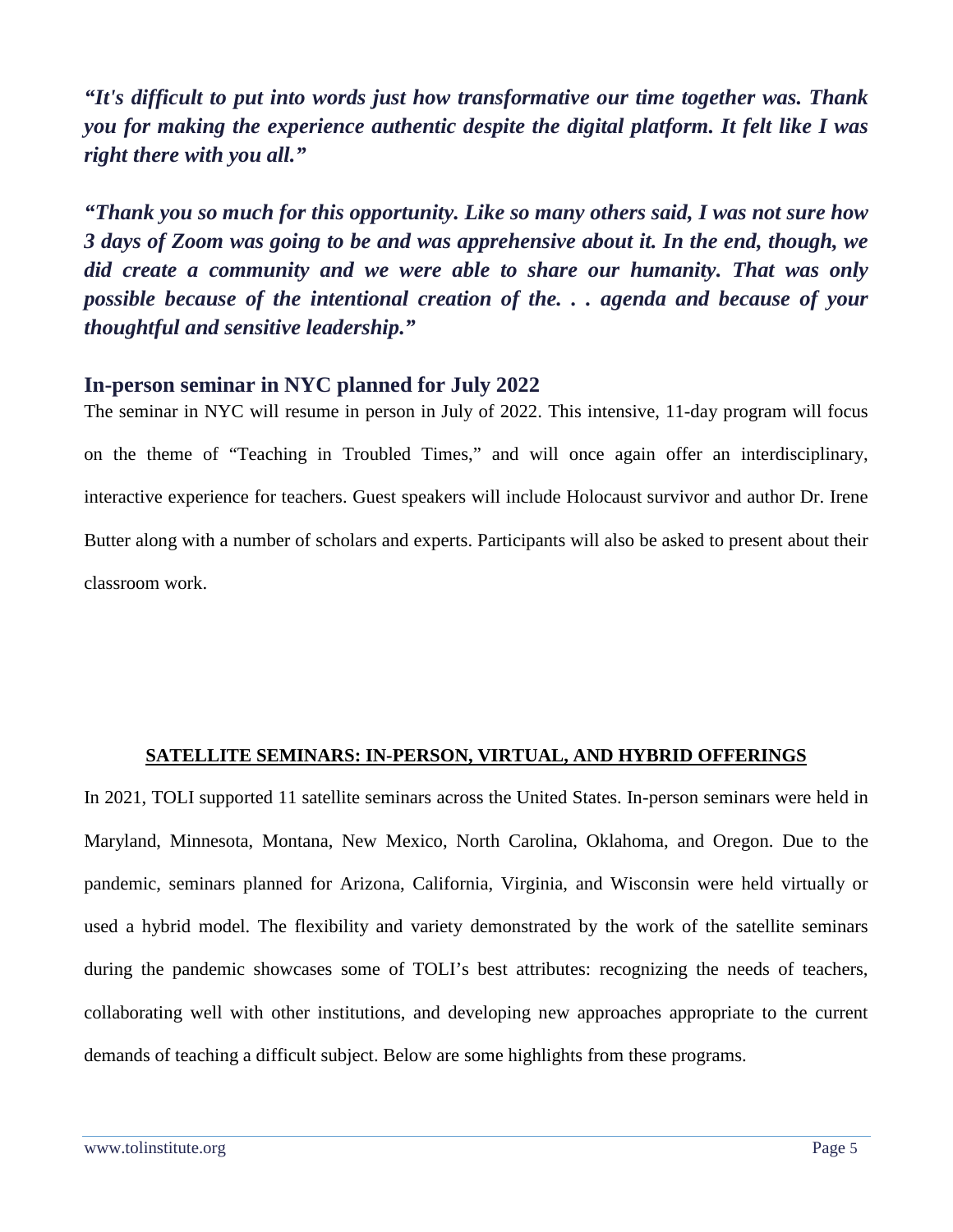#### **The Olga Lengyel Institute for Holocaust Studies and Human Rights (TOLI)**

**Arizona:** In its inaugural year, a small group of participants met virtually over the course of eight days in June. The seminar explored storytelling as an act of resistance during the Holocaust and beyond, including the example of the Oyneg Shabbos Archive in the Warsaw Ghetto.

**California:** Leaders Pam Bodnar and Gail Desler held their second online seminar in 2021. Participants met on Zoom over a three-week period in July to explore the history of the Holocaust and human rights issues ranging including state-sanctioned forced removal and genocide, especially considering those who were upstanders. Several out-of-state participants added to the range of perspectives in shared conversations.

**Maryland:** Meeting in late July, participants explored the power of reflective writing as a means of grappling with the emotional content of American slavery and Holocaust extermination camps. The Maryland seminar focused on helping participating teachers examine reasons for teaching the Holocaust and human rights in their professional settings and modeling activities that can engage students with this important but challenging content.

**Minnesota:** Participants who attended Minnesota's week-long seminar focused on the resilience of people who have experienced trauma. These included Jewish and Dakota communities, as well as other marginalized groups. A discussion among the participants made it evident that the seminar's focus on resiliency equally applies to teachers, who are themselves experiencing trauma as they continue to address inequities in educational settings, often without administrative support.



**Faculty and participants at the seminar in Montana.**

**Montana:** Now in its 10<sup>th</sup> year, this seminar convened for one week in July to discuss the parallels between the Holocaust and the history of colonization and governmental policies towards Indigenous peoples in the United States.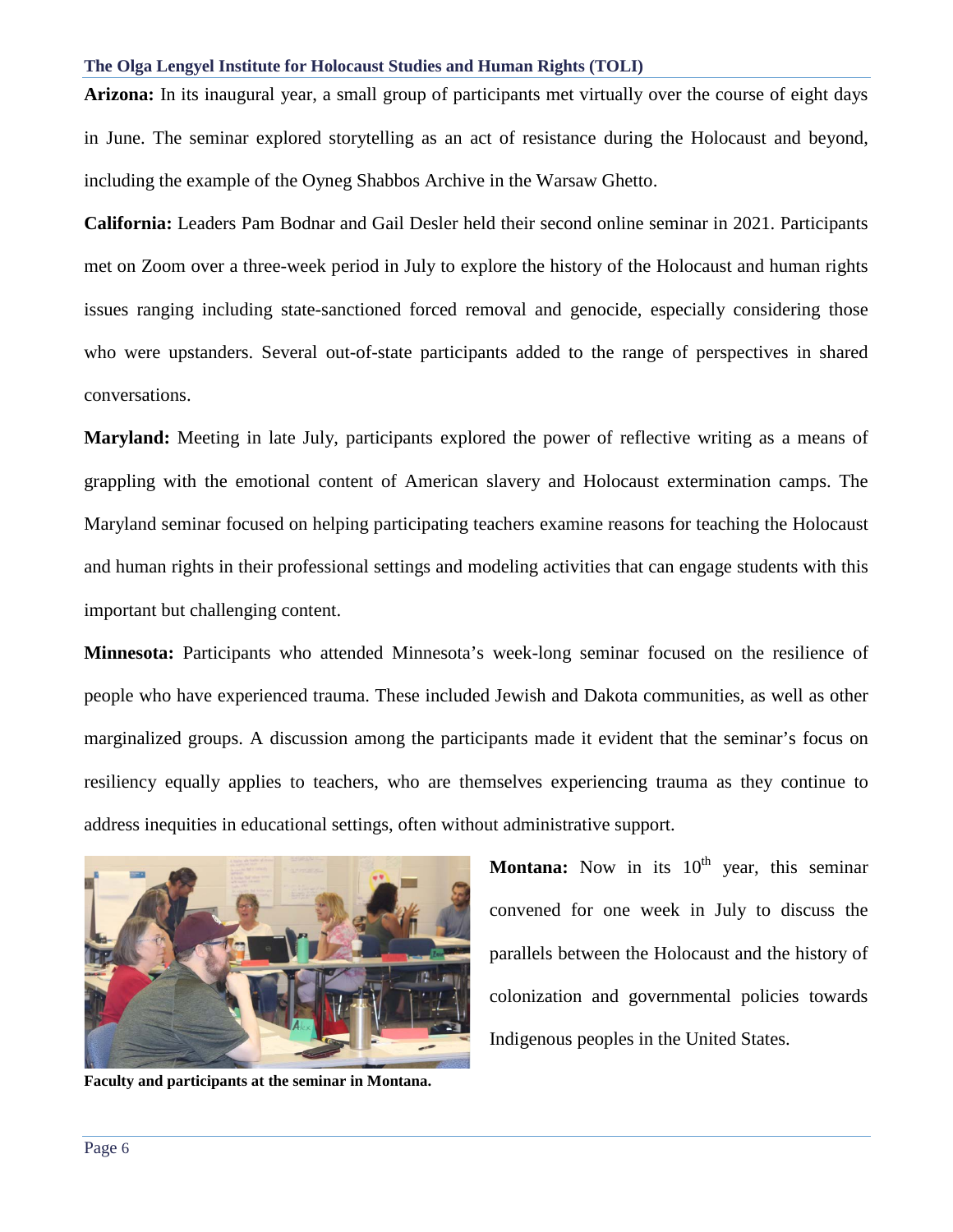Highlights featured two field experiences which brought the classroom learning to life. Participants spent an afternoon at Congregation Beth Aaron in Billings and a full day on the Northern Cheyenne Reservation with guest speaker Walter Runs Above. *Supported by a grant from Humanities Montana.*

**New Mexico:** For five days in July, participants gathered to examine the following question: In what



ways can we as educators build a curriculum that incorporates major historical themes, develops student agency, ensures divergence within a cultural script, empowers students to take pride in their

identity, and advances student critical thinking when considering historic context to mend, heal, and transform? Participants engaged in four intensive classroom days filled with speakers and activities and spent a full day at Temple Albert. *Supported by a grant from the Jewish Federation of New Mexico.* **Visiting Temple Albert during the seminar in New Mexico.**

**North Carolina**: Educators participating in the North Carolina seminar were able to build a strong community in a short amount of time. Each participant engaged in an inquiry project, and experienced seminar leaders Tonya Wertz-Orbaugh and Donna Tarney were impressed at how participants wrestled with seemingly impossible questions with more intensity than they had seen before. Topics for the projects were designed to focus on a social justice issue important to participating teachers' school or community.

*Supported by grants from North Carolina Humanities and the Blumenthal Foundation.*



**Writing reflections at the seminar in North Carolina.**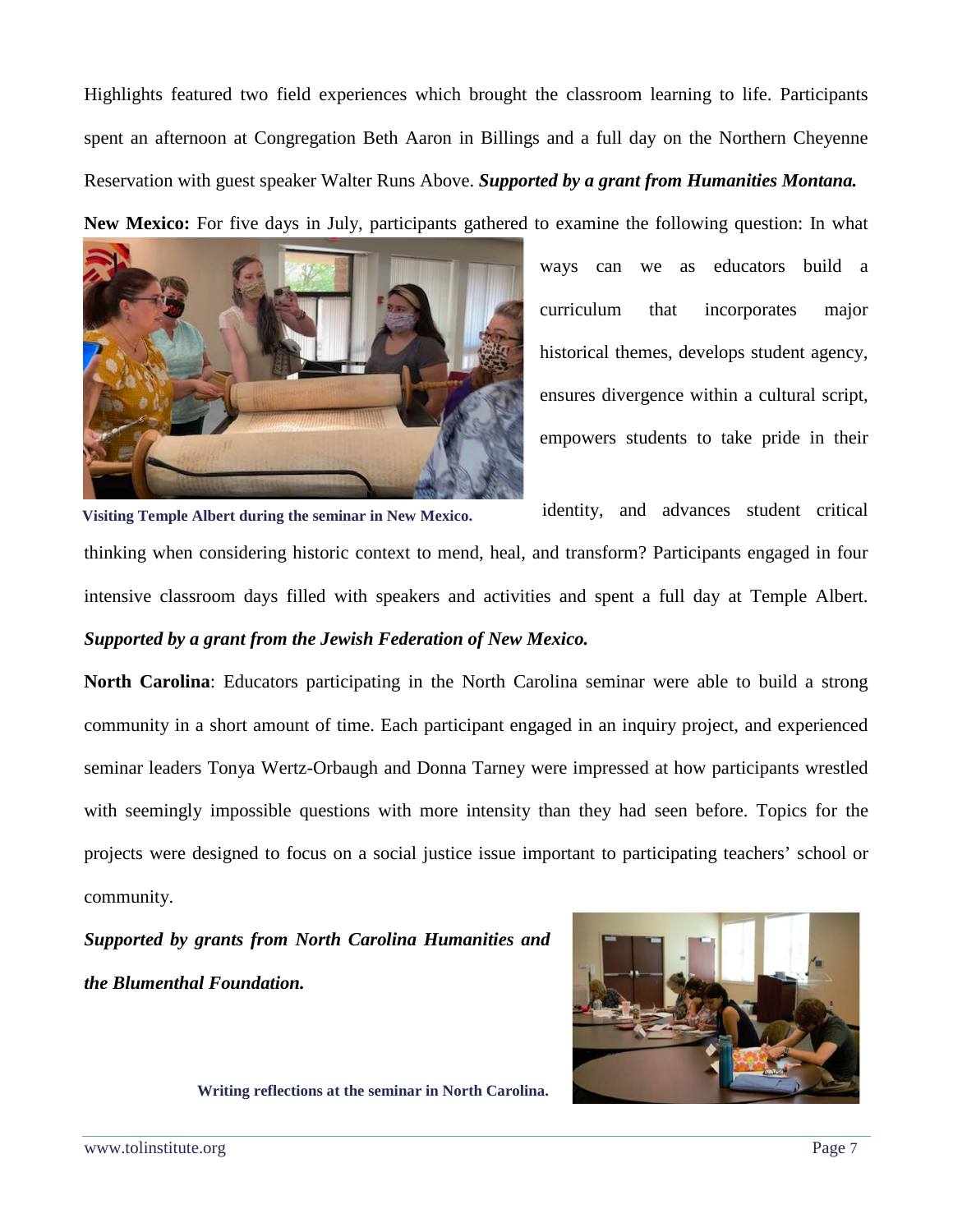#### **The Olga Lengyel Institute for Holocaust Studies and Human Rights (TOLI)**

**Oklahoma:** The seminar in Oklahoma met for the first time in 2021, gathering participants for a fiveday program. Lessons about the Holocaust and the Tulsa Race Massacre were woven into writing activities, discussions, and interactive experiences throughout the week. Field experiences included trips to the Sherwin Miller Jewish Museum of Art and a walking tour through what remains of the Greenwood neighborhood, where participants were asked to imagine what once existed there. *Supported by a grant from Oklahoma Humanities***.**



**Faculty and participants with Holocaust survivor and guest speaker Eva Unterman at the seminar in Oklahoma.**

**Oregon:** For five days in August, participants met to discuss, write about, and reflect on human rights violations such as the Holocaust and Japanese Internment. The seminar also included information about antisemitism, the history of Judaism, and how best to teach the Holocaust.

**Virginia:** In this hybrid version of the Virginia seminar, participants met for five days in June. Some of the participants had met virtually once a month during the previous school year. They were joined by a few others for the summer seminar, held virtually but with in-person visits to the National Museum of African American History and Culture and a day in Leesburg, Virginia, where presenters helped participants untangle a complex history of racism in Virginia. These experiences were aligned with indepth study of the Holocaust.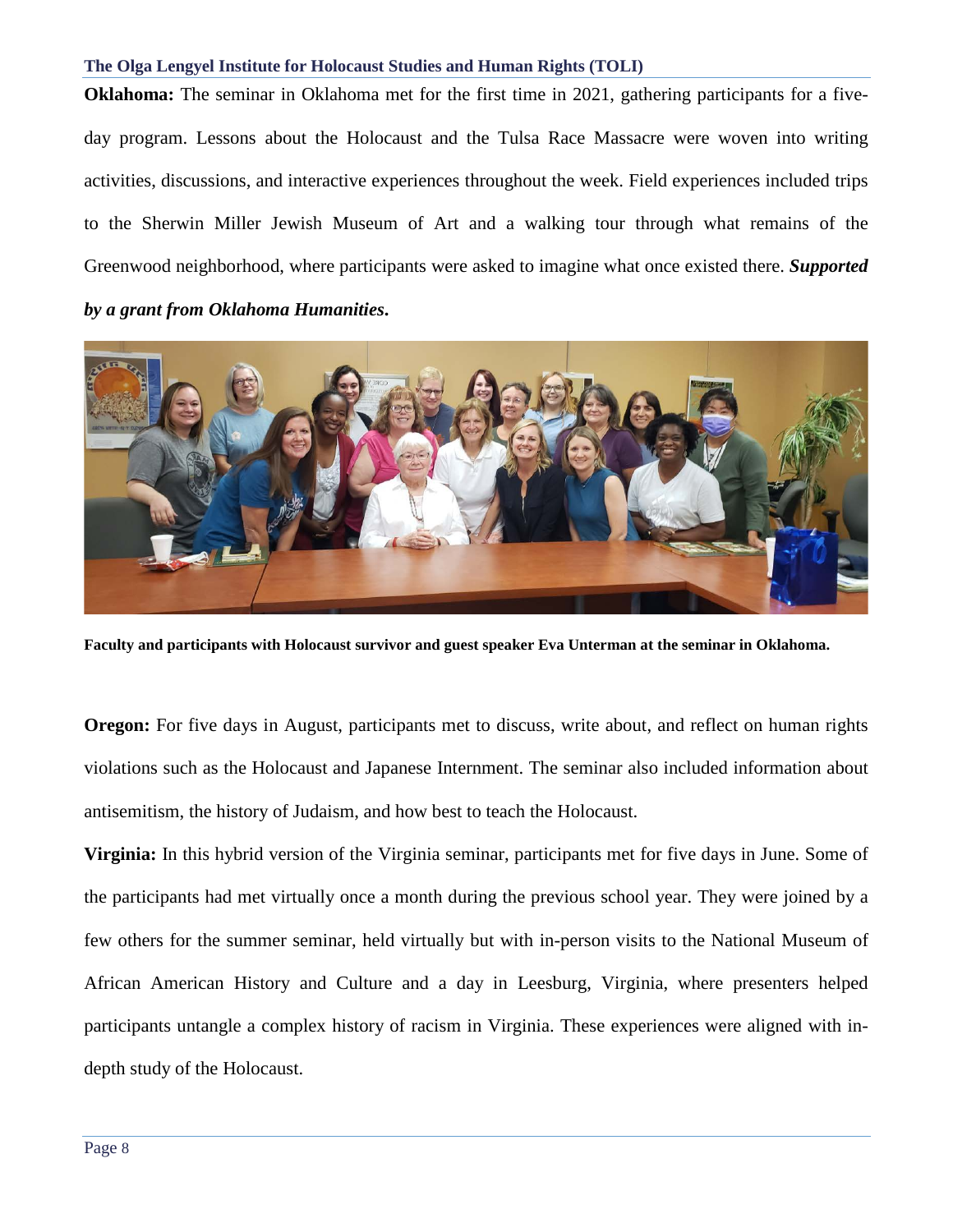**Wisconsin:** Most of Wisconsin's participants had studied three books together over seven months in the school year before the 2021 summer seminar. While the five-day program was held mostly virtually, participants had the option to visit the Illinois Holocaust Museum in Skokie, Illinois. The trip provided the opportunity for those who participated to discuss their shared experiences in-person for the first time. *Supported by grants from Bader Philanthropies and the Harri Hoffmann Family Foundation.*

## **Satellites Scheduled for 2022**

Currently we have eleven satellite seminars scheduled for the summer of 2022. At this time, all of them are planning for in-person meetings. For more information about these programs, visit [https://www.toli.us/sponsored-programs/satellite-programs-3/?fwp\\_session\\_type=in-person](https://www.toli.us/sponsored-programs/satellite-programs-3/?fwp_session_type=in-person)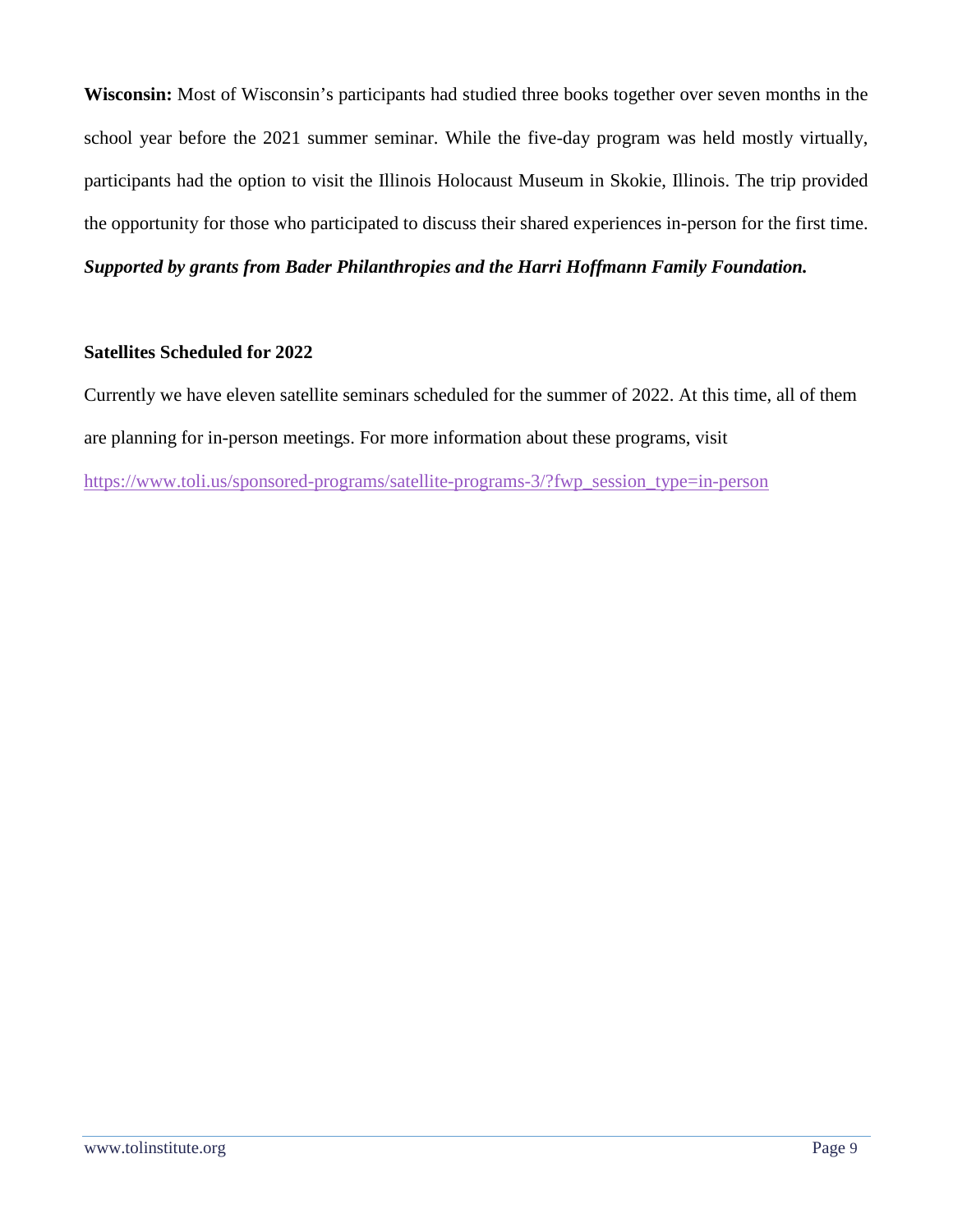### **PUBLICATIONS AND PRESENTATIONS BY TOLI US FACULTY**

#### **Publications**

• This year, TOLI was especially proud to announce the release of *[Becoming a Holocaust](https://www.tcpress.com/becoming-a-holocaust-educator-9780807764367?page_id=1034,Teachers)  [Educator: Purposeful Pedagogy Through Inquiry](https://www.tcpress.com/becoming-a-holocaust-educator-9780807764367?page_id=1034,Teachers)*, co-edited by Jennifer Lemberg and Alexander

(Sandy) Pope, a co-leader of TOLI's satellite seminar in Maryland. The book features essays on teaching about the Holocaust and social justice by teachers in TOLI's network. The volume was co-published by Teachers College Press and the National Writing Project.

• Jennifer Lemberg published "Olga Lengyel: A Continuing Legacy" in *Holocaust Remembered: Women of the Holocaust*, a special supplement published by the Columbia Holocaust Education Commission of South Carolina. The issue was distributed



in newspapers to nearly two million households throughout the state of South Carolina, and can be found online **[here.](https://www.postandcourier.com/free-times/holocaust-remembered/html_eb17f076-fcc1-11e9-9f2c-d3348fbd06de.html)**

#### **National and regional conference presentations**

• Sondra Perl gave a Kristallnacht Lecture sponsored by Temple Beth-El, South Bend, Indiana on November 7, 2021, joined by Indiana satellite seminar leaders Ashley Libben and Sarah Wilson. (Recording available on TOLI's website **[here](https://www.toli.us/video/teaching-about-the-holocaust-and-human-rights-is-hope-possible/)**)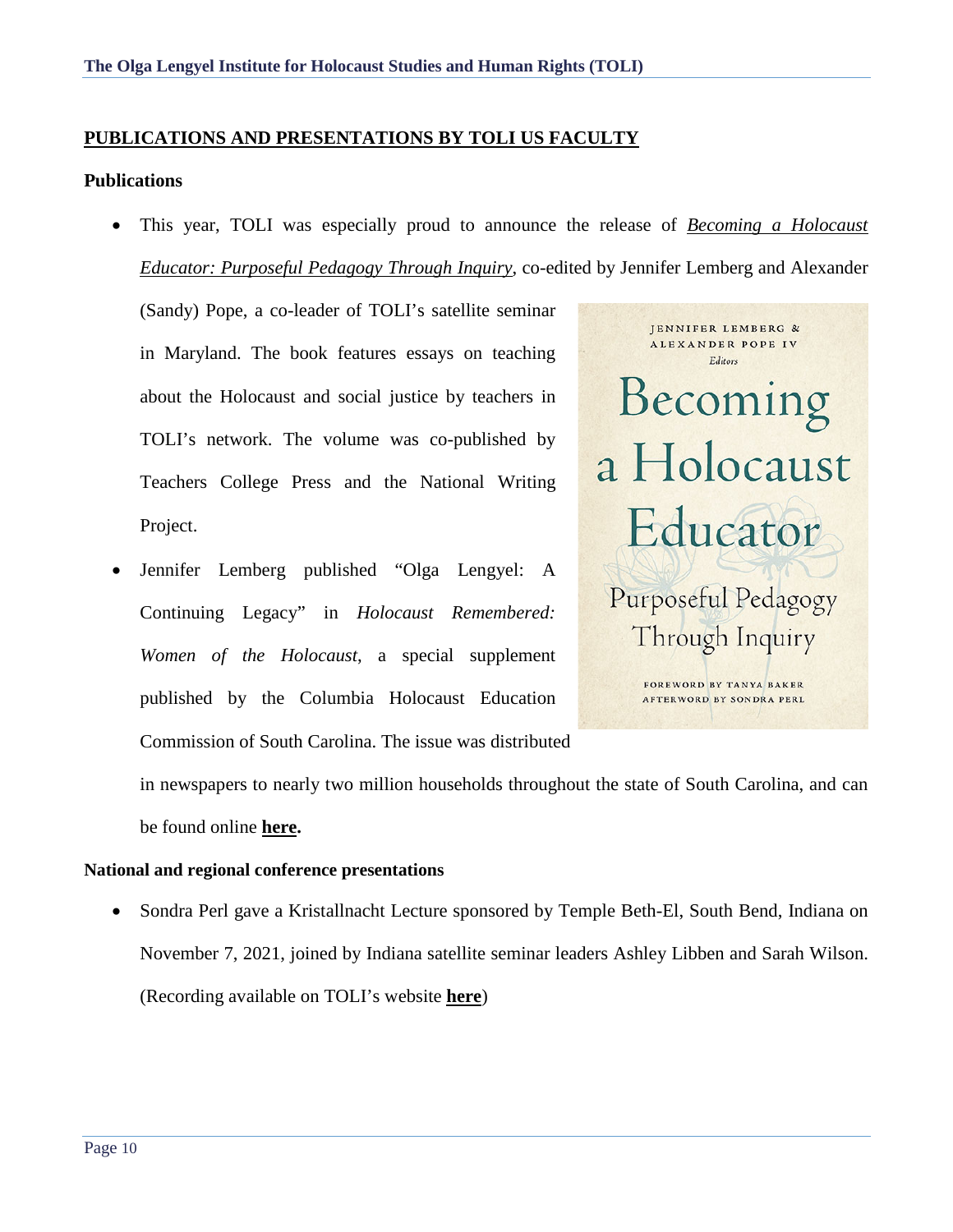- Jennifer Lemberg organized a panel for Congregation Kol Ami in White Plains, NY: "Combating Antisemitism, Confronting Intolerance: Holocaust Education in Today's Classrooms," featuring Cara Crandall, Corey Harbaugh, and Wendy Warren, December 3, 2021.
- Jennifer Lemberg participated in a panel, "From the Classroom to the Professional Community: Addressing Antisemitism in English Educational Spaces," sponsored by the Jewish Caucus at the National Council of Teachers of English (NCTE) convention, November 21, 2021.
- TOLI held a public book launch event for *Becoming a Holocaust Educator: Purposeful Pedagogy Through Inquiry* in October, featuring co-editors Jennifer Lemberg and Sandy Pope with teachers Corey Harbaugh, Brenda Johnston, Michelle Sadrena Pledger, and Wendy Warren, October 26, 2021. (Recording available on TOLI's website **[here](https://vimeo.com/639651589)**)

## **U.S. MINI GRANTS**

Mini-grant projects in the U.S. continue to be largely on hold due to the pandemic, which has limited or prevented entirely the types of programs for which U.S. teachers typically seek funding. Several projects did go forward, including the purchase of a class set of *Night* and a well-timed field trip to see the traveling exhibition of *Auschwitz: Not Long Ago. Not Far Away*. We continue to encourage teachers to think creatively about how to use grant funds while facing the current challenges in their schools and classrooms.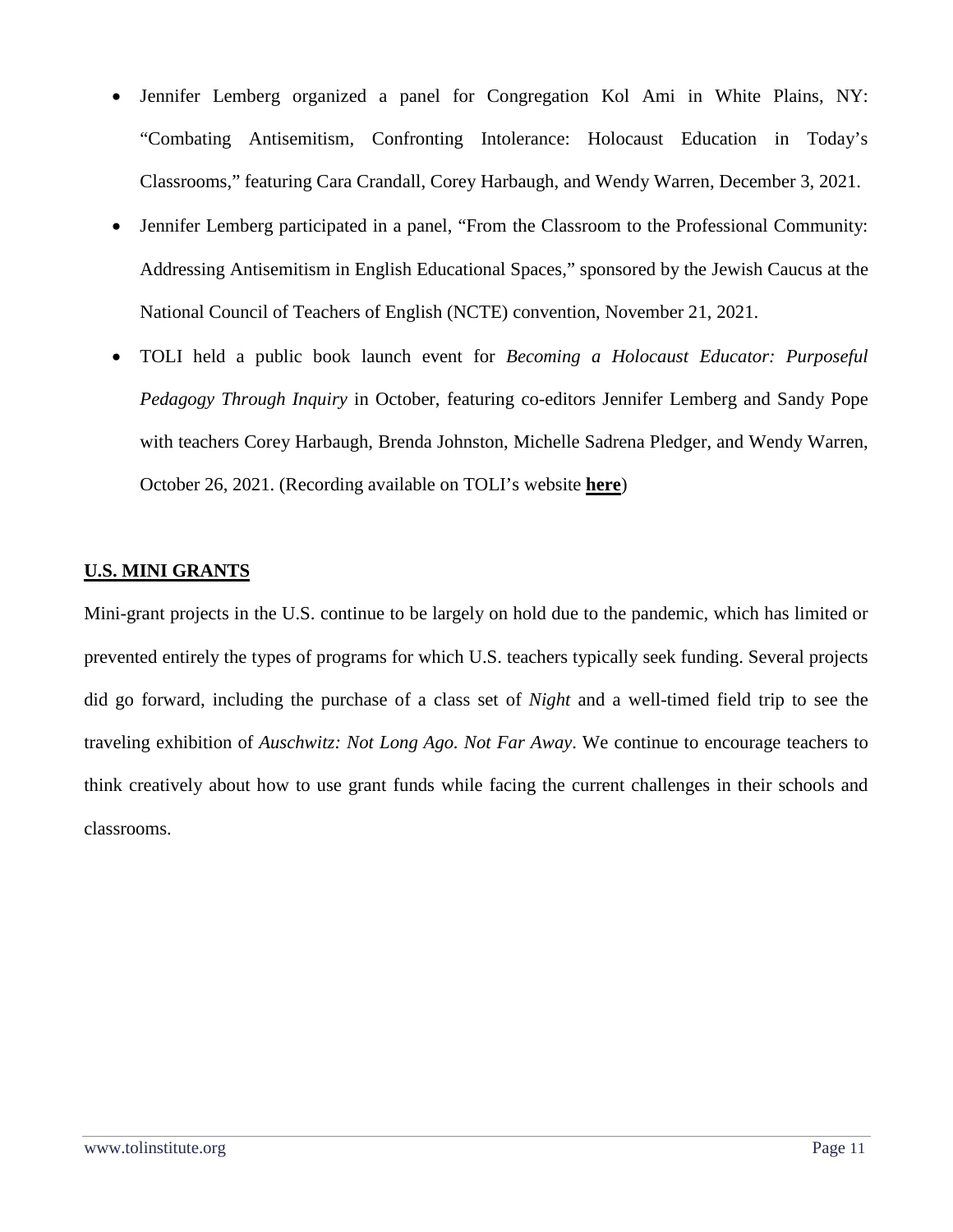# ANNUAL INTERNATIONAL STUDENT ART EXHIBIT

Established in 2020, the online art exhibit is open to students of teachers who have participated in TOLI's U.S. and international seminars. In its second year the exhibit brought in 224 submissions from six countries, in a variety of mediums including painting, drawing, and sculpture. Projects from 2021 showed students responding to learning about the history of Japanese American internment in the U.S., the complexities of Auschwitz, and the experiences of children during times of historical conflict. *TOLI's Annual International Student Art Exhibit is supported by a grant from the Milton and Sally Avery Arts Foundation.*

# PUBLIC WEBINARS

In 2021 TOLI expanded its array of virtual offerings open to the general public, with a range of programs intended to raise public awareness about the Holocaust and related human rights issues. Featuring survivors, scholars, and experts in the field, these webinars drew hundreds of attendees and contributed to the public conversation about timely topics. Several of these were conducted in partnership with the Museum of Jewish Heritage – [A Living Memorial to the Holocaust, located in](https://mjhnyc.org/)  [lower Manhattan.](https://mjhnyc.org/) The webinars consisted of the following events; videos of all programs can be found on TOLI's website [at https://www.toli.us/virtual-events/:](file://fs1/jen/Holocaust_educators/2021-2022/Annual%20Review%20of%20Programs/at%20https:/www.toli.us/virtual-events/:)

- Extremism 2021: The Surge of Hate Online and in the Community, February 17 With Harry Wall, Andrew Marantz, and Deborah Lauter
- "The Nazi's Granddaughter," March 10 With Arthur Berger and author Silvia Foti
- Justice Denied: How Nazi War Criminals Escaped Punishment, April 28 With Rachel Donadio, Phillipe Sands, and David Marwell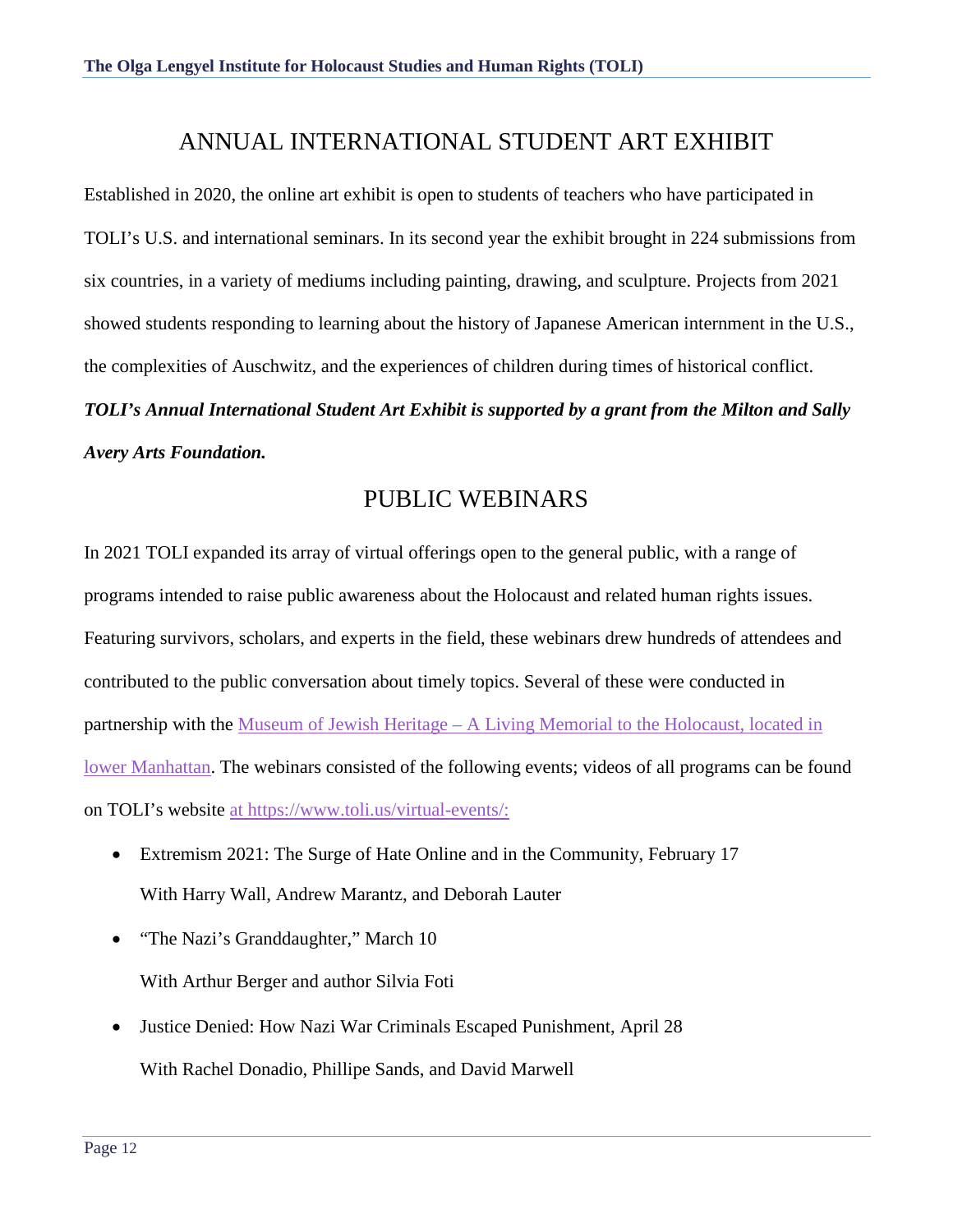- Confronting the Surge of Anti-Semitism in Europe and the US, June 24 With Cnaan Liphshiz, Dr. Felix Klein, Kenneth Jacobson, Noemie Halioua, Oana Nestian-Sandu, and Melissa Sonnino
- Nevertheless, They Resisted: The Women Who Defied Nazi Rule During the Holocaust, September 30

With Donna Tarney, Sheryl Silver Ochayon, and Sheri Rosenblum

- Professor Timothy Snyder: The Holocaust and Lessons for Today, October 6 With Arthur Berger and Timothy Snyder
- Book Launch: *Becoming a Holocaust Educator*, October 26 With Jennifer Lemberg, Alexander "Sandy" Pope, Corey Harbaugh, Brenda Johnston, Michelle Sadrena Pledger, and Wendy Zagray Warren
- Holocaust Restitution: The Struggle Continues, November 4 With Andrew Silow-Carroll, Gideon Taylor, and Menachem Kaiser

**Webinars held in conjunction with the Museum of Jewish Heritage – A Living Memorial to the Holocaust**:

- Remembering Olga Lengyel and *Five Chimneys*, April 6 *In conjunction with the Museum of Jewish Heritage – A Living Memorial to the Holocaust* With Dr. Sara R. Horowitz, David A. Field, Nancy Fisher, and Robert Jan van Pelt
- American Political Leaders and Their Responses to the Holocaust, May 13 With Adam Hochschild, Arthur Berger, Dr. Rebecca Erbelding, and Dr. Blanche Wiesen Cook
- The Holocaust, Tikkun Olam, and Three Generations of Humanitarian Women, November 18 With Cynthia McFadden, Caryl Stern, and Manuela Stern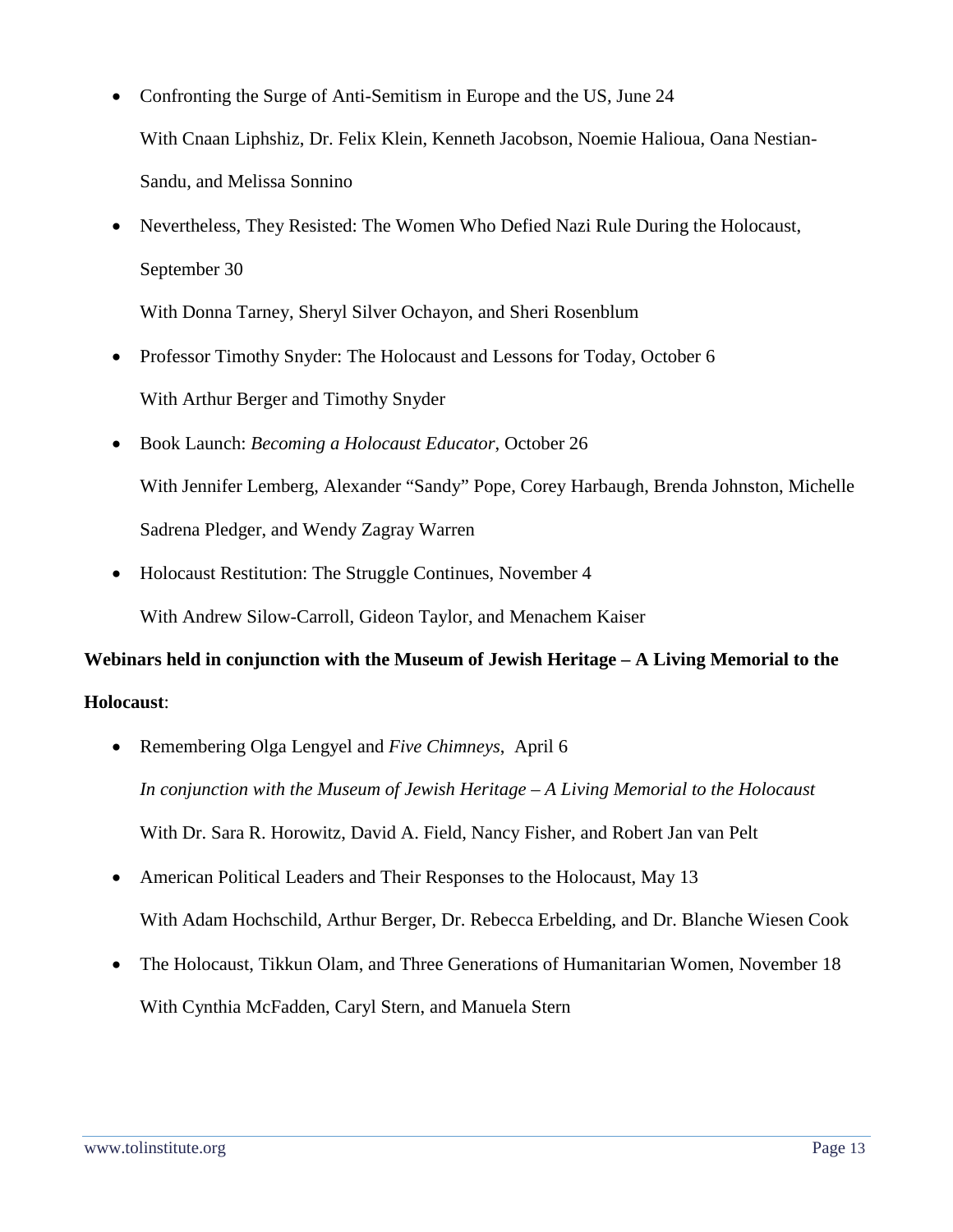# TOLI PROGRAMS IN EUROPE

#### **SEMINARS**

**Bulgaria:** This program, organized in partnership with the American University in Bulgaria and cofunded by the European Commission's Europe for Citizens Program, took place in Blagoevgrad on July 12-16. Teachers from across the country had the opportunity to participate in the seminar, to learn from internationally renowned lecturers, to listen to survivor testimonies and to think creatively and collaboratively about how to teach the Holocaust and social justice.

**Italy:** The seminar was organized by TOLI in partnership with Fondazione CDEC - the Jewish Contemporary Documentation Center Foundation and was co-funded by the European Commission's Europe for Citizens Program. Offering programming on the study of the antisemitic, fascist segregation (persecution, discrimination) and the causes and effects of today's hate speech in Italy, this seminar provided educators with suitable tools for working with students. In teaching these topics, the program demonstrated how to integrate national and international approaches and to grasp the current relevance of this crucial page of Italian and European twentieth century history. The seminar took place in Padua from August 29 – September 2, 2021.

**Lithuania:** This seminar was organized in partnership with The International Commission for the Evaluation of the Crimes of the Nazi and Soviet Occupation Regimes in Lithuania and the Lithuanian Jewish Community. The seminar was co-funded by the Conference on Jewish Material Claims Against Germany. The seminar was designed to contribute to increasing the quality of education regarding the Holocaust and social justice in Lithuania and to build understanding of the contemporary relevance of this important part of modern history. The seminar was held in Vilnius from October 24-28, 2021.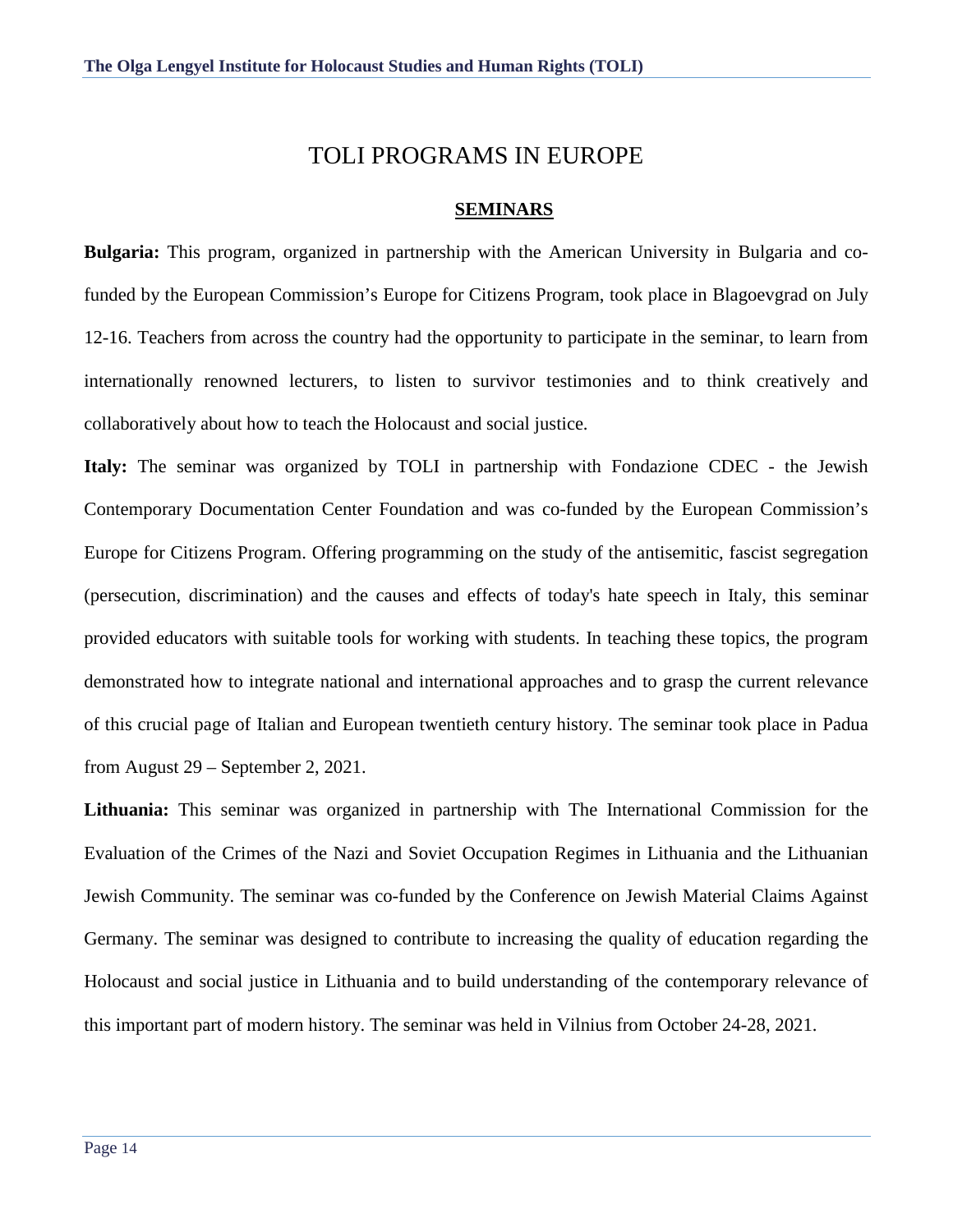

**At the TOLI seminar in Lithuania.**

**Poland:** This seminar was organized in partnership with POLIN – Museum of the History of Polish Jews. It took place in Warsaw, Oświęcim, and Krakow on August 17-21, 2021. The seminar was made possible by a generous donation from the Mostysser family and by a grant from the European Commission's Europe for Citizens Program for a project coordinated by the Intercultural Institute Timisoara (Romania), in partnership with Fondazione Centro di Documentazione Ebraica Contemporanea (Italy), Amalipe Center (Bulgaria) and Big Picture Association (Poland).

**Romania:** The 10<sup>th</sup> annual Steven & Anne Ausnit Romania Seminar was organized in partnership with the Elie Wiesel National Institute for the Study of the Holocaust in Romania and with the Intercultural Institute Timisoara, on July 20-24, 2021. The seminar was co-funded by the European Commission's Europe for Citizens Program, the Dutch Jewish Humanitarian Fund, and the family of Steven and Anne Ausnit, and intended to support Holocaust and social justice education in Romania.